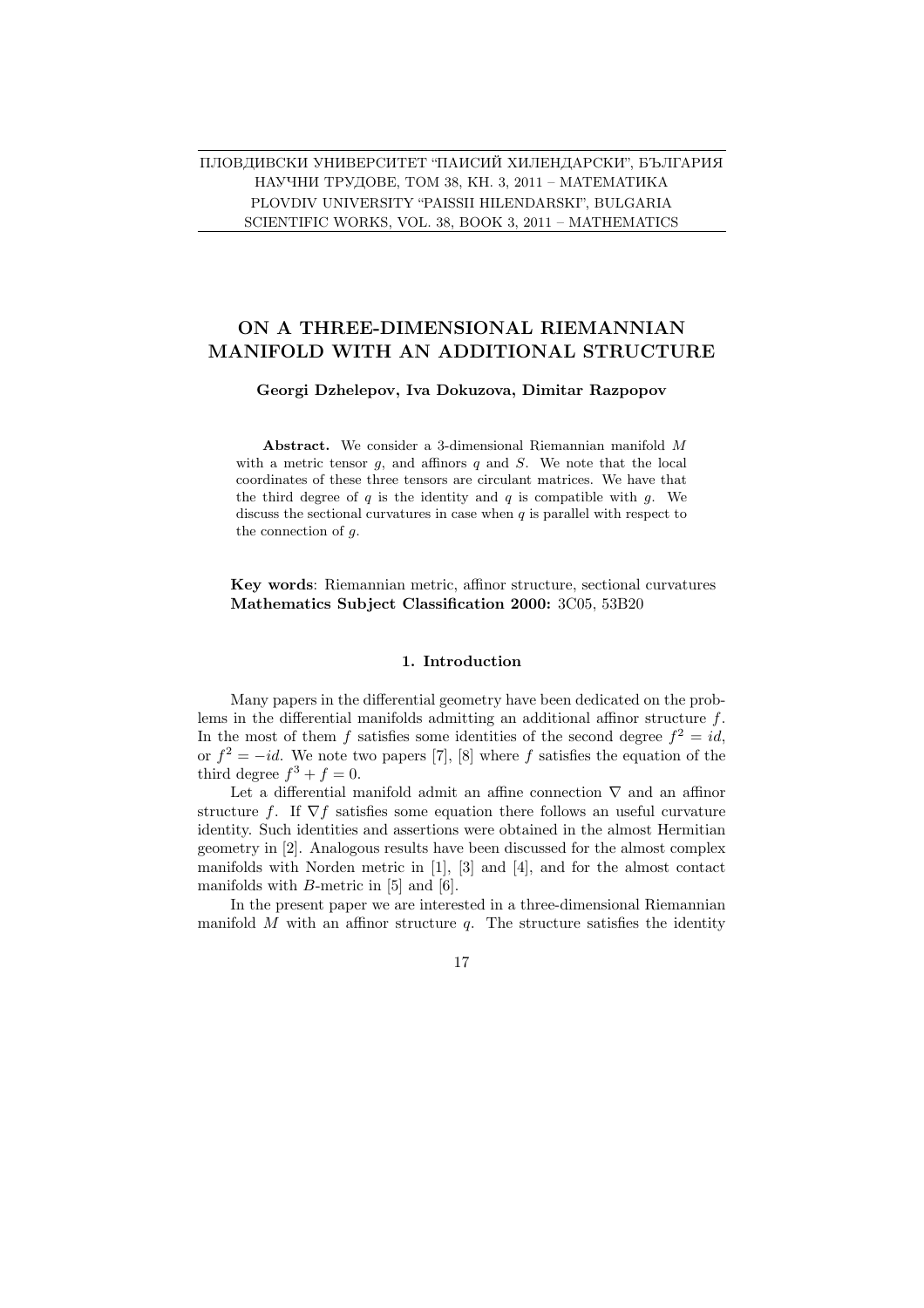$q^3 = id, q \neq \pm id$  and q is compatible with the Riemannian metric of M. Moreover, we suppose the local coordinates of these structures are circulant. We search conditions the structure  $q$  to be parallel with respect to the Riemannian connection  $\nabla$  of g (i.e.  $\nabla q = 0$ ). We get some curvature identities in this case.

## 2. Preliminaries

It is known from the linear algebra, that the set of circulant matrices of type  $(n \times n)$  is a commutative group. In the present paper we use four circulant matrices of type  $(3 \times 3)$  for geometrical considerations, as follows:

(1) 
$$
(g_{ij}) = \begin{pmatrix} A & B & B \\ B & A & B \\ B & B & A \end{pmatrix}, \quad A > B > 0,
$$

where  $A = A$  $(X^1, X^2, X^3)$  $, B = B$  $(X^1, X^2, X^3)$ ; and  $X^1, X^2, X^3 \in R$ .

(2) 
$$
(g^{ij}) = \frac{1}{D} \begin{pmatrix} A+B & -B & -B \\ -B & A+B & -B \\ -B & -B & A+B \end{pmatrix}, \quad D = (A-B)(A+2B),
$$

(3) 
$$
\left(q_i^j\right) = \begin{pmatrix} 0 & 1 & 0 \\ 0 & 0 & 1 \\ 1 & 0 & 0 \end{pmatrix},
$$

(4) 
$$
\left(S_i^{\cdot j}\right) = \begin{pmatrix} -1 & 1 & 1 \\ 1 & -1 & 1 \\ 1 & 1 & -1 \end{pmatrix}.
$$

We choose the form in (3) of the matrix  $q$  because of the next assertion:

**Lemma 1.** Let  $(m_{ij})$ , i, j = 1, 2, 3 be a circulant non-degenerate matrix and its third degree is the unit matrix.

tts third degree is the unit matrix.<br>Then  $(m_{ij})$  has one of the following forms:

(5) 
$$
\begin{pmatrix} 1 & 0 & 0 \\ 0 & 1 & 0 \\ 0 & 0 & 1 \end{pmatrix}
$$
,  $\begin{pmatrix} 0 & 1 & 0 \\ 0 & 0 & 1 \\ 1 & 0 & 0 \end{pmatrix}$ ,  $\begin{pmatrix} 0 & 0 & 1 \\ 1 & 0 & 0 \\ 0 & 1 & 0 \end{pmatrix}$ .

$$
18 \\
$$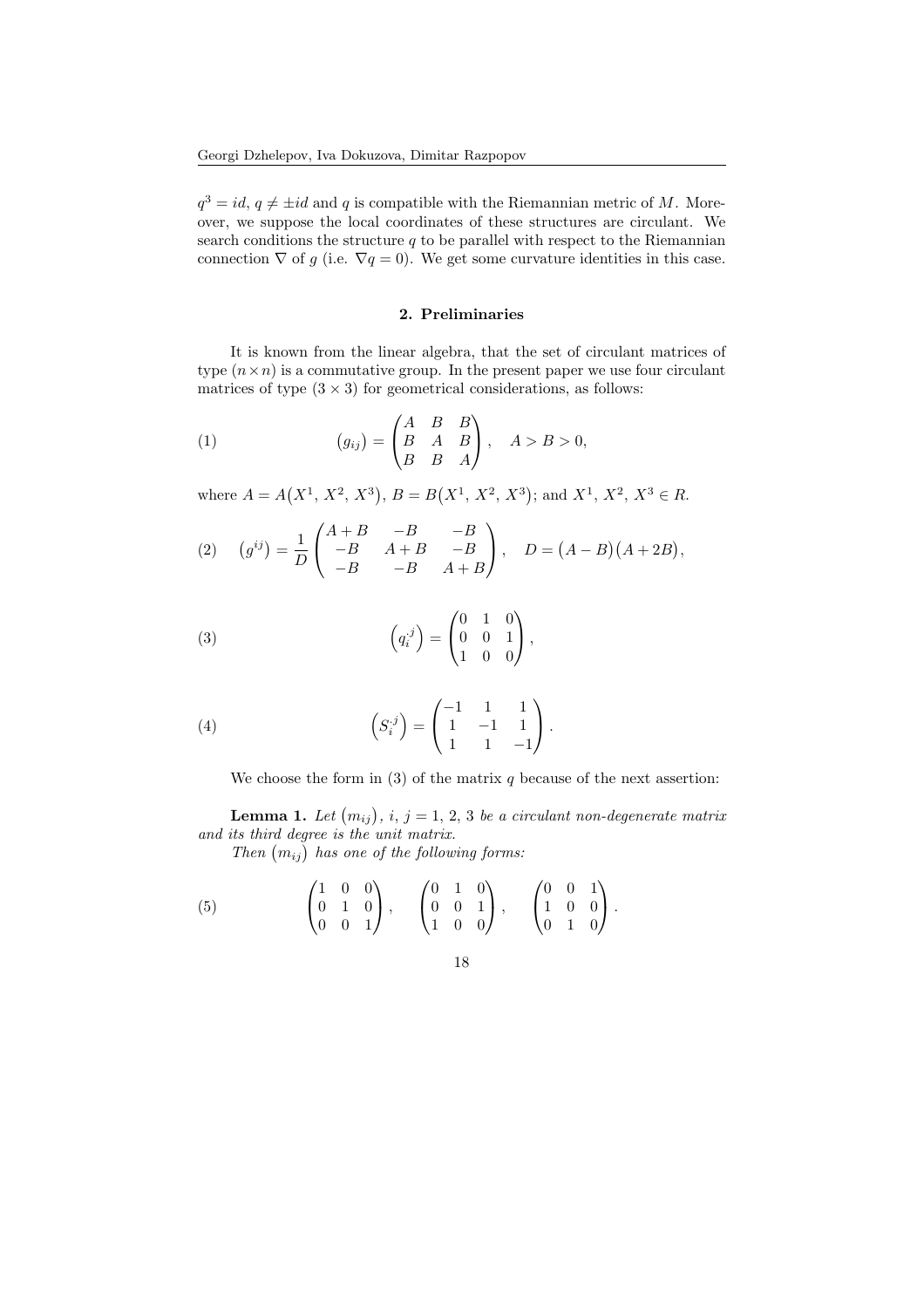*Proof.* If  $(m_{ij})$  has the form

$$
(m_{ij}) = \begin{pmatrix} a & b & c \\ c & a & b \\ b & c & a \end{pmatrix},
$$

then from the condition  $(m_{ij})^3 = E(E)$  is the unit matrix) we get the system

$$
a3 + b3 + c3 + 6 a b c = 1
$$
  

$$
a2b + ac2 + b2c = 0
$$
  

$$
ab2 + ca2 + c2b = 0.
$$

The all solutions of this system are (5).

#### 3. A Parallel Structure

Let  $M$  be a 3-dimensional Riemannian manifold and  $\{e_1, e_2, e_3\}$ ª be a basis of the tangent space  $T_pM$  at a point p  $(X^1, X^2, X^3)$  $\in M$ . Let g be a metric tensor and  $q$  be an affinor, which local coordinates are given in (1) and (3), respectively. Let  $A$  and  $B$  from (1) be smooth functions of a point  $p$  in some coordinate neighborhood  $F \subset R^3$ . We will use the notation  $\Phi_i = \frac{\partial \Phi}{\partial x_i}$  $\frac{\partial \mathbf{r}}{\partial X^i}$  for every smooth function  $\Phi$ , defined in F. We verify that the following identities are true

(6) 
$$
q^3 = E
$$
;  $g(qx, qy) = g(x, y), x, y \in \chi M$ ,

as well as

$$
(7) \t\t g_{is} g^{js} = \delta_i^j.
$$

Let  $\nabla$  be the Riemannian connection of g and  $\Gamma_{ij}^s$  be the Christoffel symbols of  $\nabla.$  It is well known the next formula

(8) 
$$
2\Gamma_{ij}^s = g^{as} \left( \partial_i g_{aj} + \partial_j g_{ai} - \partial_a g_{ij} \right).
$$

$$
19\quad
$$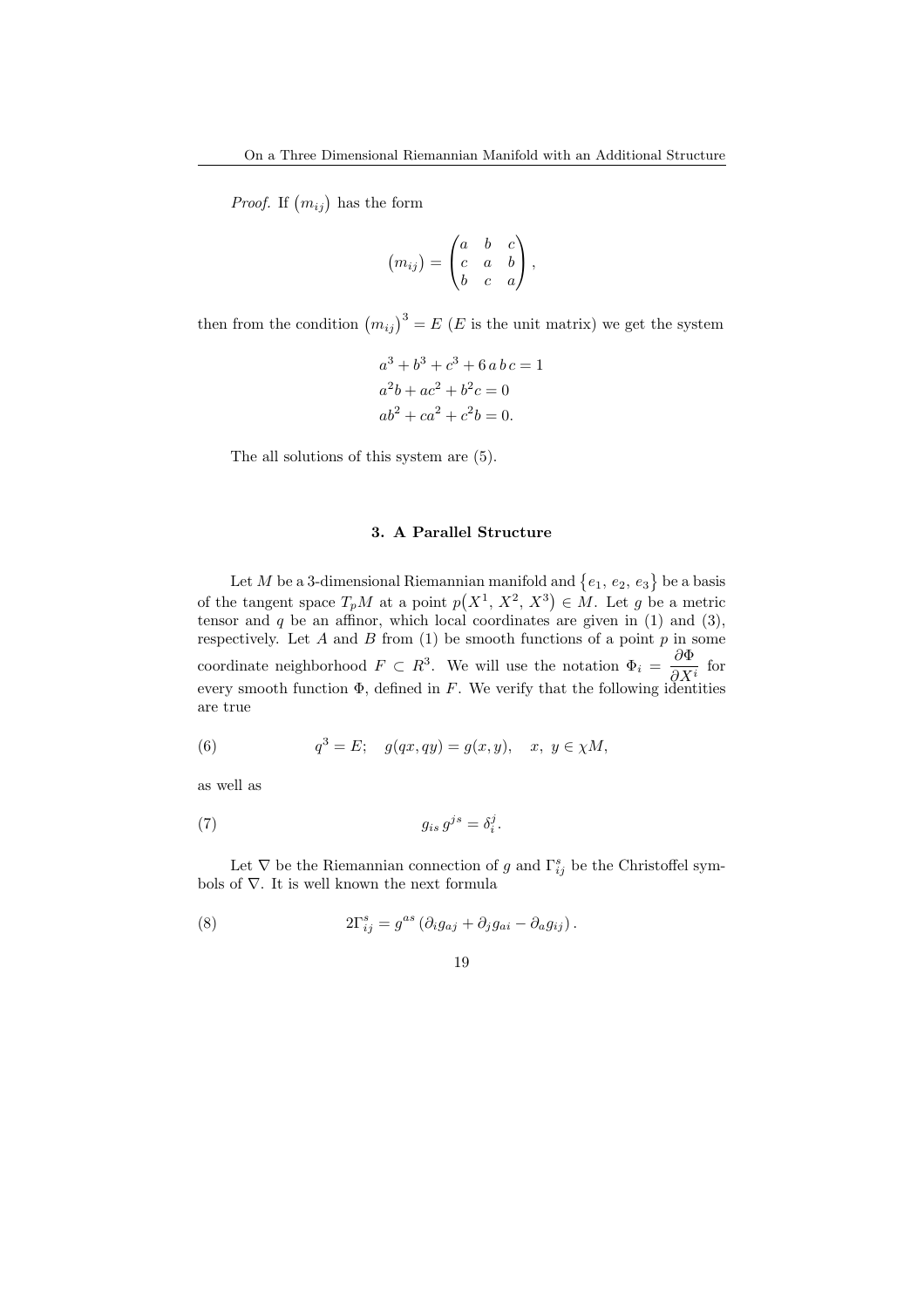Using  $(1)$ ,  $(2)$ ,  $(7)$ ,  $(8)$ , after long computations we get the next equalities:

(9)  
\n
$$
\Gamma_{ii}^{i} = \frac{1}{2D} ((A + B)A_{i} - B(4B_{i} - A_{j} - A_{k})),
$$
\n
$$
\Gamma_{ii}^{k} = \frac{1}{2D} ((A + B)(2B_{i} - A_{k}) - B(2B_{i} - A_{j} + A_{i})),
$$
\n
$$
\Gamma_{ij}^{i} = \frac{1}{2D} ((A + B)A_{j} - B(-B_{k} + B_{i} + B_{j} + A_{i})),
$$
\n
$$
\Gamma_{ij}^{k} = \frac{1}{2D} ((A + B)(-B_{k} + B_{i} + B_{j}) - B(A_{i} + A_{j})),
$$

where  $i \neq j \neq k$  and  $i = 1, 2, 3, j = 1, 2, 3, k = 1, 2, 3$ .

Theorem 1. Let M be the Riemannian manifold, supplied with a metric tensor g, and affinors q and S, defined by  $(1)$ ,  $(3)$  and  $(4)$ , respectively. The structure q is parallel with respect to the Riemannian connection  $\nabla$  of g, if and only if

$$
(10) \t grad A = grad B.S.
$$

Proof.

a) Let q be a parallel structure with respect to  $\nabla$ , i.e.

$$
\nabla q = 0.
$$

In terms of the local coordinates, the last equation implies

$$
\nabla_i q_j^s = \partial_i q_j^s + \Gamma_{ia}^s q_j^a - \Gamma_{ij}^a q_a^s = 0,
$$

which, by virtue of (3), is equivalent to

(12) 
$$
\Gamma_{ia}^s q_j^{\ a} = \Gamma_{ij}^a q_a^{\ a}.
$$

Using  $(3)$ ,  $(9)$  and  $(12)$ , we get 18 equations which all imply  $(10)$ .

b) Vice versa, let (10) be valid. Then from (9) we get

$$
\Gamma_{11}^{1} = \Gamma_{12}^{2} = \Gamma_{13}^{3} = \Gamma_{22}^{3} = \Gamma_{23}^{1} = \Gamma_{33}^{2} = \frac{1}{2D}(AA_{1} + B(-3B_{1} + B_{2} + B_{3})),
$$
  
\n
$$
\Gamma_{11}^{3} = \Gamma_{12}^{1} = \Gamma_{13}^{2} = \Gamma_{22}^{2} = \Gamma_{23}^{3} = \Gamma_{33}^{1} = \frac{1}{2D}(AA_{2} + B(B_{1} - 3B_{2} + B_{3})),
$$
  
\n
$$
\Gamma_{11}^{2} = \Gamma_{12}^{3} = \Gamma_{13}^{1} = \Gamma_{22}^{1} = \Gamma_{23}^{2} = \Gamma_{33}^{3} = \frac{1}{2D}(AA_{3} + B(B_{1} + B_{2} - 3B_{3})).
$$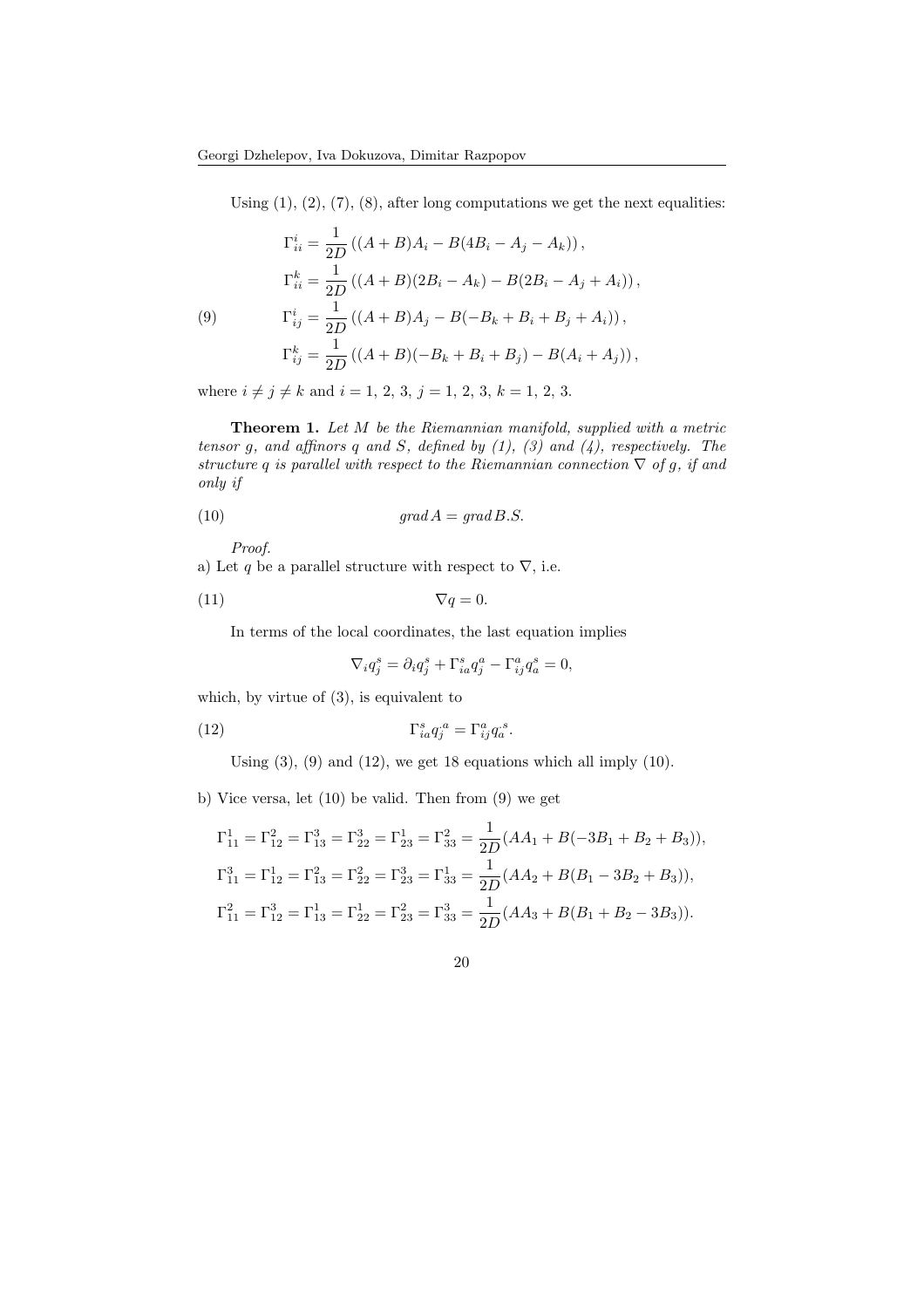Now, we can verify that (12) is valid. That means  $\nabla_i q_j^s = 0$ , i.e.  $\nabla q = 0$ .  $\Box$ 

**Remark.** In fact  $(10)$  is a system of three partial differential equations for the functions A and B. Let  $p(X^1, X^2, X^3)$  be a point in M. We assume  $B = B(p)$  as a known function and then we can say that (10) has a solution. Particularly, we give a simple (but non-trivial example) for both functions, satisfying (10), as follows  $A = (X^1)^2 + (X^2)^2 + (X^3)^2$ ;  $B = X^1 X^2 + X^1 X^3 +$  $X^2X^3$ , where  $A > B > 0$ .

#### 4. Sectional Curvatures

Let  $M$  be the Riemannian manifold with a metric tensor  $g$  and a structure q, defined by (1) and (3), respectively. Let R be the curvature tensor field of  $\nabla$ , i.e  $R(x,y)z = \nabla_x \nabla_y z - \nabla_y \nabla_x z - \nabla_{[x,y]} z$ . We consider the associated tensor field  $R$  of type  $(0, 4)$ , defined by the condition

$$
R(x, y, z, u) = g(R(x, y)z, u), \qquad x, y, z, u \in \chi M.
$$

Theorem 2. If M is the Riemannian manifold with a metric tensor g and a parallel structure q, defined by (1) and (3), respectively, then the curvature tensor  $R$  of  $g$  satisfies the identity:

(13) 
$$
R(x, y, q^2z, u) = R(x, y, z, qu), \qquad x, y, z, u \in \chi M.
$$

Proof. In terms of the local coordinates (11) implies

(14) 
$$
R_{sji}^{l} q_{k}^{s} = R_{kji}^{s} q_{s}^{l}.
$$

Using (3), we verify  $q_{j}^{i} = q_{a}^{i} q_{j}^{a}$  and then from (1), (2) and (14) we obtain (13).

 $\Box$ 

Let p be a point in M and x, y be two linearly independent vectors on  $T_pM$ . It is known that the quantity

(15) 
$$
\mu(L; p) = \frac{R(x, y, x, y)}{g(x, x)g(y, y) - g^2(x, y)}
$$

is the sectional curvature of 2-plane  $L = \{x, y\}.$ 

$$
21\quad
$$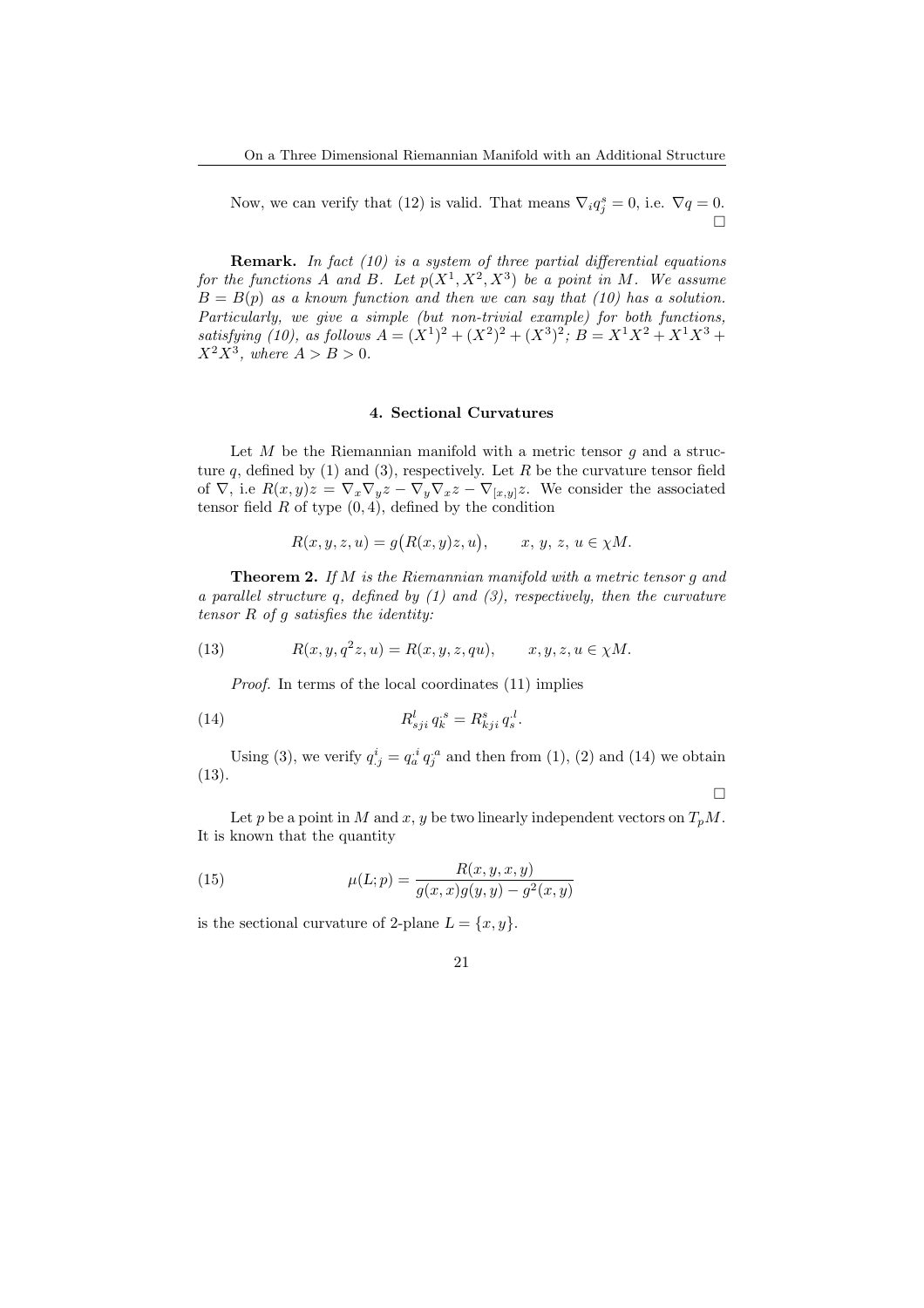Let p be a point in M and  $x = (x^1, x^2, x^3)$  be a vector in  $T_pM$ . The vectors  $x, qx, q^2x$  are linearly independent, when

(16) 
$$
3x^1x^2x^3 \neq (x^1)^3 + (x^2)^3 + (x^3)^3.
$$

Then we define 2-planes  $L_1 = \{x, qx\}$ ,  $L_2 = \{qx, q^2x\}$  and  $L_3 = \{q^2x, x\}$ and we prove the following

**Theorem 3.** Let  $M$  be the Riemannian manifold with a metric tensor  $g$ and a parallel structure q, defined by  $(1)$  and  $(3)$ , respectively. Let p be a point in M and x be an arbitrary vector in  $T_pM$  satisfying (16). Then the sectional curvatures of 2-planes  $L_1 = \{x, qx\}, L_2 = \{qx, q^2x\}, L_3 = \{q^2x, x\}$  are equal. Proof. From  $(13)$  we obtain

(17) 
$$
R(x, y, z, u) = R(x, y, qz, qu) = R(x, y, q^{2}z, q^{2}u).
$$

In (17) we set the following substitutions: a)  $z = x$ ,  $y = u = qx$ ; b)  $x \sim qx$ ,  $z = qx, y = u = q^2x$ ; c)  $x \sim q^2x, z = q^2x, y = u = x$ . Comparing the obtained results, we get

(18)  
\n
$$
R(x, qx, q^{2}x, x) = R(x, qx, qx, q^{2}x)
$$
\n
$$
= R(q^{2}x, x, qx, q^{2}x)
$$
\n
$$
= R(x, qx, x, qx)
$$

and

(19) 
$$
R(x, qx, x, qx) = R(qx, q^{2}x, qx, q^{2}x) = R(q^{2}x, x, q^{2}x, x).
$$

Equalities  $(6)$ ,  $(15)$ ,  $(16)$  and  $(19)$  imply

$$
\mu(L_1; p) = \mu(L_2; p) = \mu(L_3; p) = \frac{R(x, qx, x, qx)}{g^2(x, x) - g^2(x, qx)}.
$$

By virtue of the linear independence of  $x$  and  $qx$ , we have

$$
g^{2}(x, x) - g^{2}(x, qx) = g^{2}(x, x)(1 - \cos \varphi) \neq 0,
$$

where  $\varphi$  is the angle between x and qx.

 $\Box$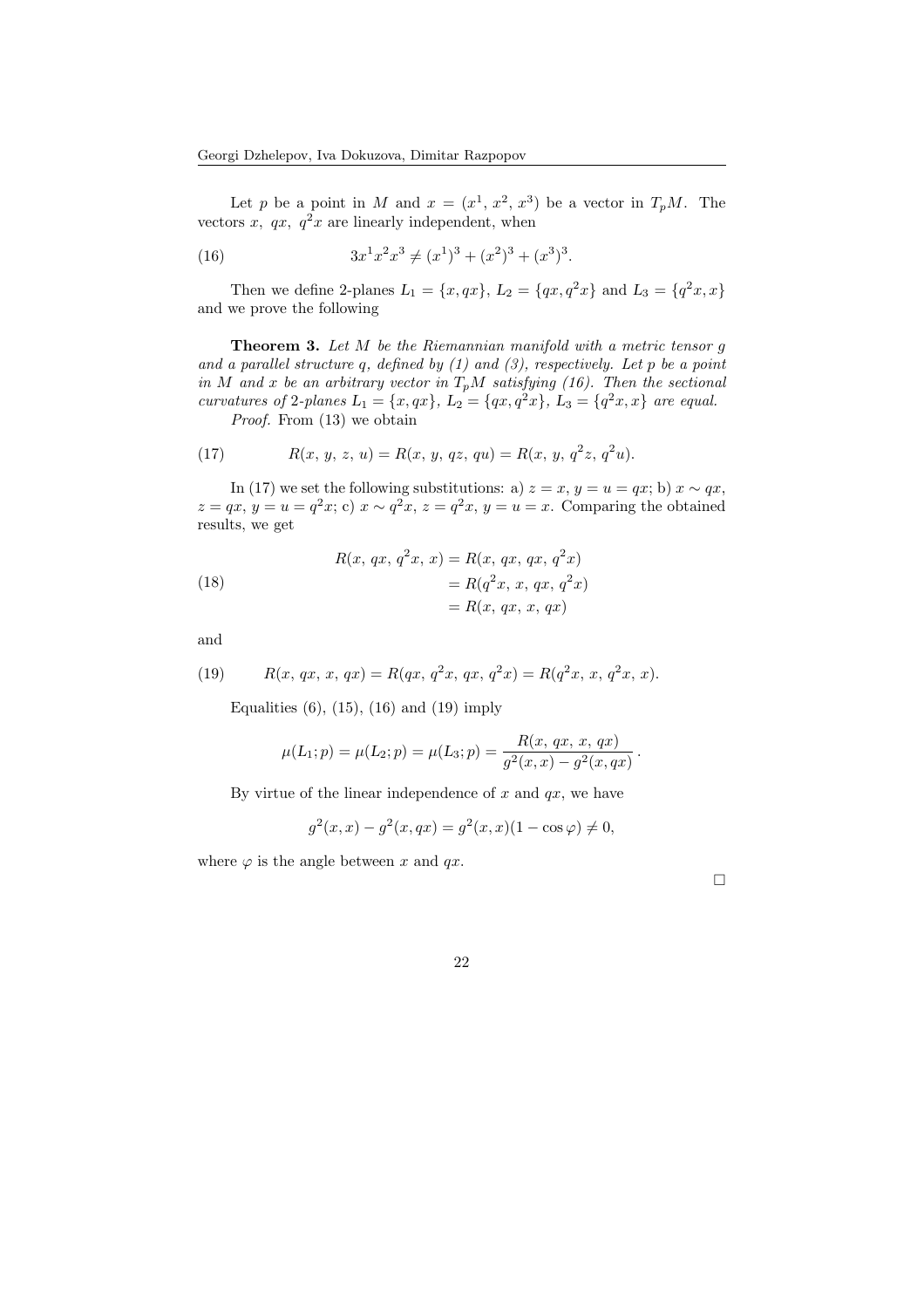### 5. An Orthonormal  $q$ -Base of Vectors in  $T_pM$

Let  $M$  be the Riemannian manifold with a metric tensor  $g$  and a structure  $q$ , defined by (1) and (3), respectively. We note that the only real eigenvalue and the only eigenvector of the structure q are  $\lambda = 1$  and  $x(x^1, x^1, x^1)$ , respectively.

Now, let

(20) 
$$
x = (x^1, x^2, x^3)
$$

be a non-eigenvector vector of the structure  $q$ . We have

(21) 
$$
g(x,x) = ||x|| ||x|| \cos 0 = ||x||^2
$$
,  $g(x,qx) = ||x|| ||qx|| \cos \varphi = ||x||^2 \cos \varphi$ ,

where  $||x||$  and  $||qx||$  are the norms of x and qx; and  $\varphi$  is the angle between x and qx.

From  $(1)$ ,  $(20)$  and  $(21)$  we calculate

(22) 
$$
g(x,x) = A((x^1)^2 + (x^2)^2 + (x^3)^2) + 2B(x^1x^2 + x^1x^3 + x^2x^3),
$$

(23) 
$$
g(x,qx) = B((x^1)^2 + (x^2)^2 + (x^3)^2) + (A+B)(x^1x^2 + x^1x^3 + x^2x^3)
$$
.

The above equations imply  $||x|| = ||qx|| > 0$ .

**Theorem 4.** Let  $M$  be the Riemannian manifold with a metric tensor  $g$ and an affinor structure q, defined by (1) and (3), respectively. Let  $x(x^1, x^2, x^3)$ be a non-eigenvector on  $T_pM$ . If  $\varphi$  is the angle between x and  $qx$ , then we have  $\varphi \in \left(0, \frac{2\pi}{\sigma}\right)$  $\frac{1}{3}$ .

*Proof.* We apply equations (22) and (23) in  $\cos \varphi = \frac{g(x, qx)}{x}$  $\frac{g(x, y, y)}{g(x, x)}$ , and we get

(24) 
$$
\cos \varphi = \frac{((x^1)^2 + (x^2)^2 + (x^3)^2) + (A+B)(x^1x^2 + x^1x^3 + x^2x^3)}{A((x^1)^2 + (x^2)^2 + (x^3)^2) + 2B(x^1x^2 + x^1x^3 + x^2x^3)}.
$$

Also we have  $x(x^1, x^2, x^3) \neq (x^1, x^1, x^1)$  because x is a non-eigenvector of q.

We suppose that  $\varphi \geq \frac{2\pi}{2}$  $\frac{2\pi}{3}$ , i.e.  $\cos \varphi \le -\frac{1}{2}$  $\frac{1}{2}$ . The last condition and (24) imply

$$
\frac{B((x^1)^2 + (x^2)^2 + (x^3)^2) + (A+B)(x^1x^2 + x^1x^3 + x^2x^3)}{A((x^1)^2 + (x^2)^2 + (x^3)^2) + 2B(x^1x^2 + x^1x^3 + x^2x^3)} \le -\frac{1}{2}
$$

$$
23\quad
$$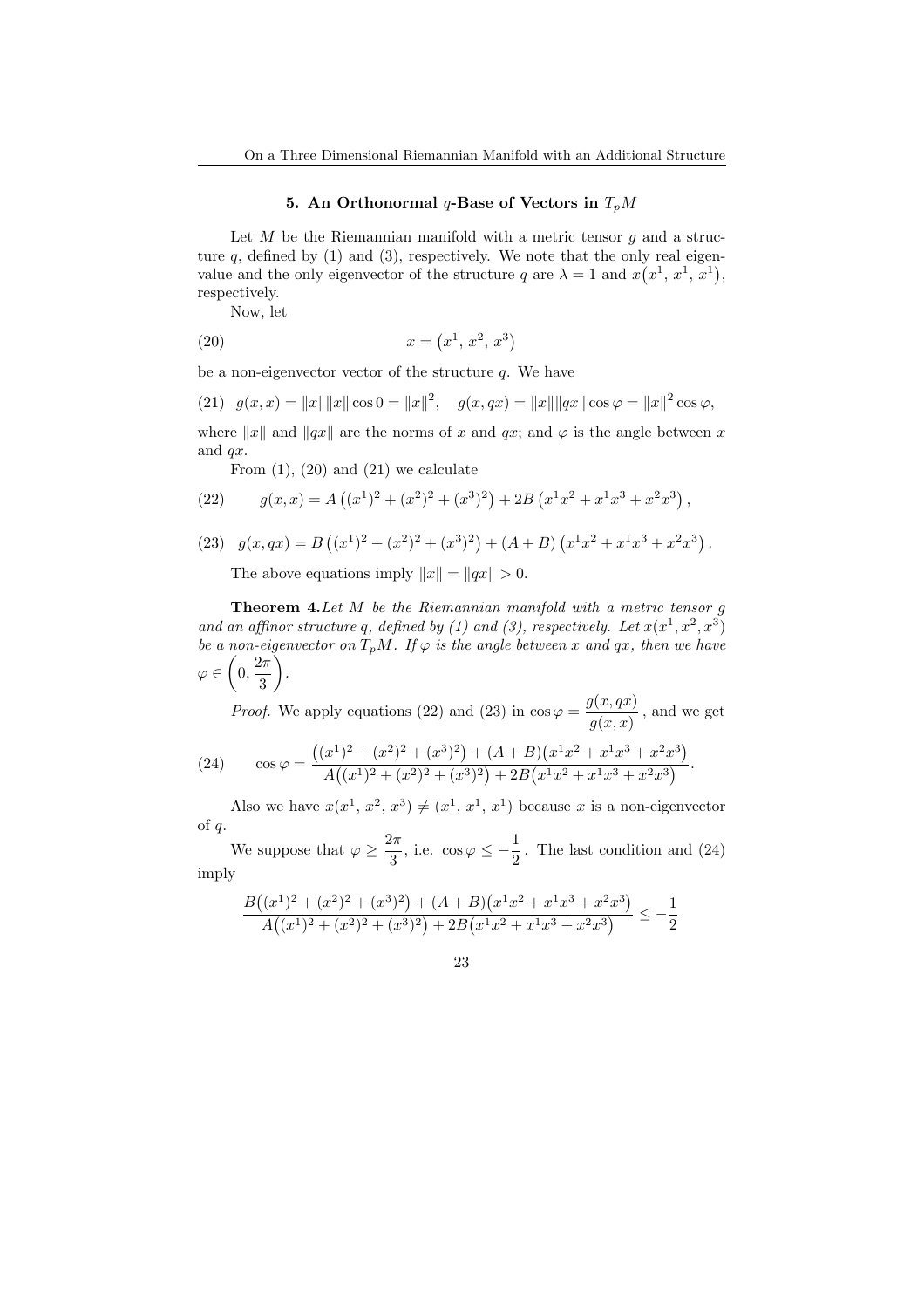that gives the inequality

$$
(2B+A)\Big((x^1)^2+(x^2)^2+(x^3)^2+2\big(x^1x^2+x^1x^3+x^2x^3\big)\Big)\leq 0.
$$

From the condition  $A + 2B > 0$  we get that

$$
(x1)2 + (x2)2 + (x3)2 + 2(x1x2 + x1x3 + x2x3) \le 0
$$

and  $(x^1 + x^2 + x^3)^2 \leq 0$ . The last inequality has no solution in the real set. Then we have  $\cos \varphi > -\frac{1}{2}$  $\frac{1}{2}$ .

Immediately, from Theorem 4, we establish that an orthonormal  $q$ -base  $(x, qx, q<sup>2</sup>x)$  in  $T_pM$  exists. Particularly, we verify that the vector

 $\Box$ 

(25) 
$$
x = \left(\frac{\sqrt{A-B} + \sqrt{A+3B}}{2\sqrt{A^2 + AB - 2B^2}}, \frac{\sqrt{A-B} - \sqrt{A+3B}}{2\sqrt{A^2 + AB - 2B^2}}, 0\right)
$$

satisfies the conditions

(26) 
$$
g(x,x) = 1, \qquad g(x,qx) = 0.
$$

The base  $(x, qx, q^2x)$ , where x satisfies (25), is an example of an orthonormal q-base in  $T_pM$ .

**Theorem 5** Let  $M$  be the Riemannian manifold with a metric tensor  $g$ and a parallel structure q, defined by (1) and (3), respectively. Let  $(x, qx, q^2x)$ be an orthonormal q-base in  $T_pM$ ,  $p \in M$ , and  $u = \alpha \cdot x + \beta \cdot qx + \gamma \cdot q^2x$ ,  $v = \delta x + \zeta$ .  $qx + \eta$ .  $q^2x$  be arbitrary vectors in  $T_pM$ . For the sectional curvature  $\mu(u, v)$  of 2-plane  $\{u, v\}$  we have

(27) 
$$
\mu(u,v) = \frac{(\alpha\zeta - \beta\delta + \delta\gamma - \alpha\eta + \beta\eta - \gamma\zeta)^2}{(\alpha^2 + \beta^2 + \gamma^2)(\delta^2 + \zeta^2 + \eta^2) - (\alpha\delta + \beta\zeta + \gamma\eta)^2} \mu(x,qx).
$$

Proof. We calculate

(28) 
$$
g(u, u) = \alpha^2 + \beta^2 + \gamma^2, \quad g(v, v) = \delta^2 + \zeta^2 + \eta^2,
$$

$$
g(u, v) = \alpha\delta + \beta\zeta + \gamma\eta.
$$

For the sectional curvature of 2-plane  $\{u, v\}$  we have

(29) 
$$
\mu(u,v) = \frac{R(u, v, u, v)}{g(u, u)g(v, v) - g^2(u, v)}
$$

$$
24\quad
$$

.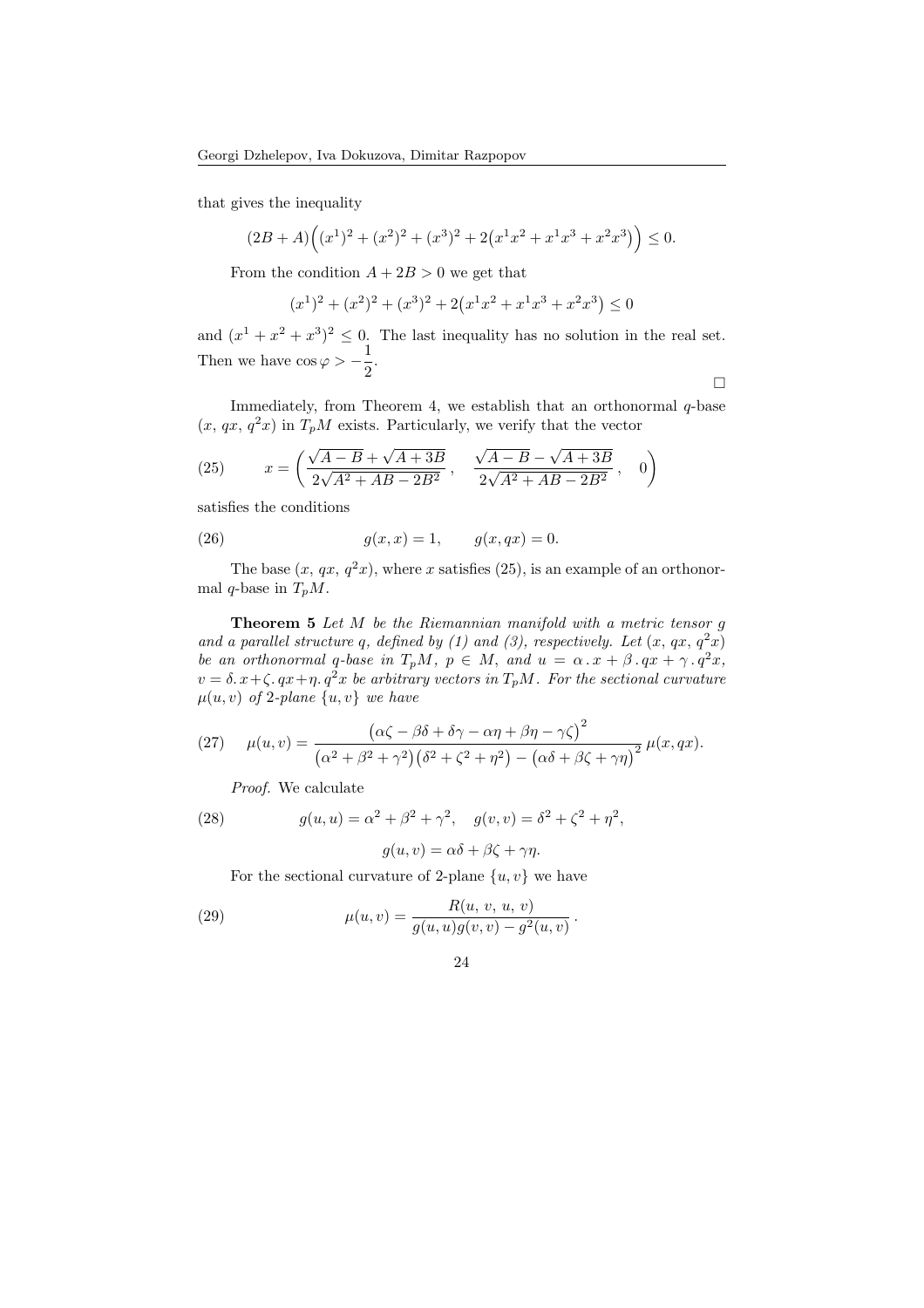Using the linear properties of the metric  $g$  and the curvature tensor field  $R$ after long calculations we get

(30)  
\n
$$
R(u, v, u, v) = (\alpha \zeta - \beta \delta)^2 R(x, qx, x, qx)
$$
\n
$$
+ (\delta \gamma - \alpha \eta)^2 R(x, q^2 x, x, q^2 x)
$$
\n
$$
+ (\beta \eta - \gamma \zeta)^2 R(qx, q^2 x, qx, q^2 x)
$$
\n
$$
+ 2(\alpha \zeta - \beta \delta)(\delta \gamma - \alpha \eta) R(x, qx, q^2 x, x)
$$
\n
$$
+ 2(\delta \gamma - \alpha \eta)(\beta \eta - \gamma \zeta) R(q^2 x, x, qx, q^2 x)
$$
\n
$$
+ 2(\alpha \zeta - \beta \delta)(\beta \eta - \gamma \zeta) R(x, qx, qx, q^2 x).
$$

From  $(18)$ ,  $(19)$  and  $(30)$  we obtain

(31) 
$$
R(u, v, u, v) = ((\alpha \zeta - \beta \delta) + (\delta \gamma - \alpha \eta) + (\beta \eta - \gamma \zeta))^2 R(x, qx, x, qx).
$$

From (28), (29) and (31) we get

$$
\mu(u,v) = \frac{(\alpha\zeta - \beta\delta + \delta\gamma - \alpha\eta + \beta\eta - \gamma\zeta)^2}{(\alpha^2 + \beta^2 + \gamma^2)(\delta^2 + \zeta^2 + \eta^2) - (\alpha\delta + \beta\zeta + \gamma\eta)^2}R(x, qx, x, qx).
$$

The last equation and (26) imply (27).

 $\Box$ 

**Corollary 1.** Let u be an arbitrary non-eigenvector in  $T_pM$ ,  $p \in M$ , and  $\theta$  be the angle between  $u$  and  $qu$ .

Then we have

(32) 
$$
\mu(u, qu) = \mu(x, qx) \tan^2 \frac{\theta}{2}, \quad \theta \in \left(0, \frac{2\pi}{3}\right).
$$

*Proof.* In (27) we substitute  $v = qu$ ,  $\delta = \gamma$ ,  $\zeta = \alpha$ ,  $\eta = \beta$  and we obtain

$$
\mu(u, qu) = \frac{(\alpha^2 + \beta^2 + \gamma^2 - \beta\gamma - \alpha\beta - \alpha\gamma)^2}{(\alpha^2 + \beta^2 + \gamma^2)^2 - (\alpha\gamma + \alpha\beta + \gamma\beta)^2} \mu(x, qx).
$$

Then from (28) we get

$$
\mu(u, qu) = \frac{(g(u, u) - g(u, qu))^2}{g^2(u, u) - g^2(u, qu)} \mu(x, qx),
$$

i.e.

$$
\mu(u, qu) = \frac{(1 - \cos \theta)^2}{1 - \cos^2 \theta} \mu(x, qx),
$$

$$
25\,
$$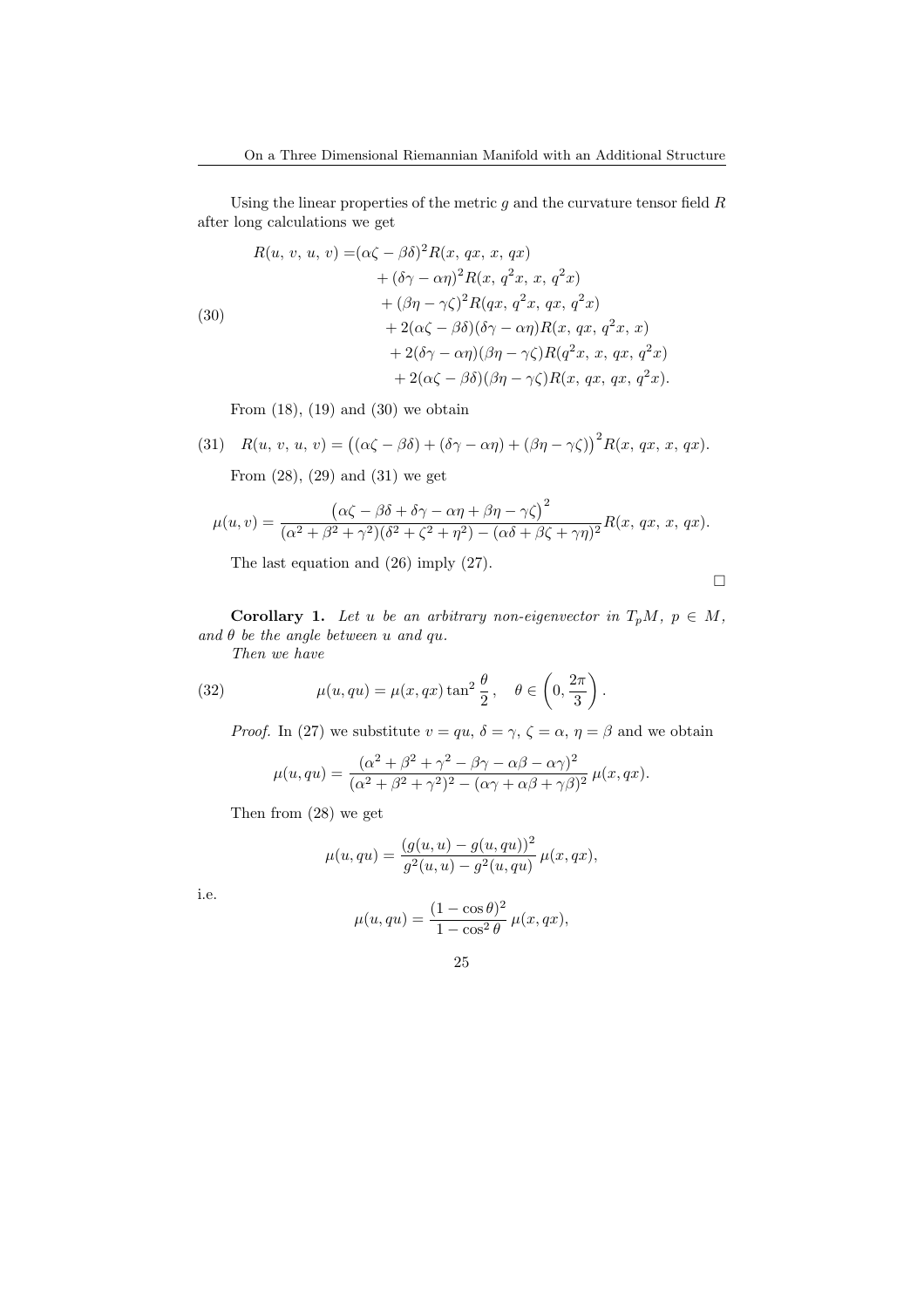which implies  $(32)$ .

**Corollary 2.** Let u, v be an arbitrary non-eigenvectors on  $T_pM$ ,  $p \in M$ , and  $\theta$  be the angle between u and qu, and  $\psi$  be the angle between v and qv. Then we have

 $\Box$ 

$$
\mu(u, qu) \tan^2 \frac{\psi}{2} = \mu(v, qv) \tan^2 \frac{\theta}{2}, \quad \psi, \theta \in \left(0, \frac{2\pi}{3}\right).
$$

The proof follows immediately from (32).

#### Acknowledgments

Research was partially supported by project RS11 - FMI - 004 of the Scientific Research Fund, Paisii Hilendarski University of Plovdiv, Bulgaria.

## References

- [1] Borisov A., Ganchev G., Curvature properties of Kaehlerian manifolds with B-metric, Math. Educ. Math., Proc of 14th Spring Conf. of UBM, Sunny Beach, (1985), 220–226.
- [2] Grey A., Curvature identities for Hermitian and Almost Hermitian Manifolds, Tohoku Math. Journal, Vol. 28, No. 4, (1976), 601–612.
- [3] Gribachev K., Mekerov D., Djelepov G., On the Geometry of Almost B-manifolds, Compt. Rend. Acad. Bulg. Sci., Vol. 38, No. 5, (1985), 563– 566.
- [4] Gribachev K., Djelepov G., On the Geometry of the normal generalized B-manifolds, PU Sci. Works-math., Vol. 23, No. 1, (1985), 157–168.
- [5] Manev M., Nakova G., Curvature properties on some three-dimensional almost contact B-metric manifolds, Plovdiv Univ. Sci. Works - math., Vol. 34, no. 3, (2004), 51-60.
- [6] Nakova G., Manev M., Curvature properties on some three-dimensional almost contact manifolds with B-metric,Proc. 5th Int. Conf. Geometry, Integrability & Quantization V Eds.I. M. Mladenov, A. C. Hirshfeld, SOF-TEX, Sofia, (2004), 169-177.
- [7] YANO K., ISHIHARA S., Structure defined by  $f f^3 + f = 0$ , Proc. US-Japan Seminar in Differential Geometry., Kyoto, (1965), 153–166.